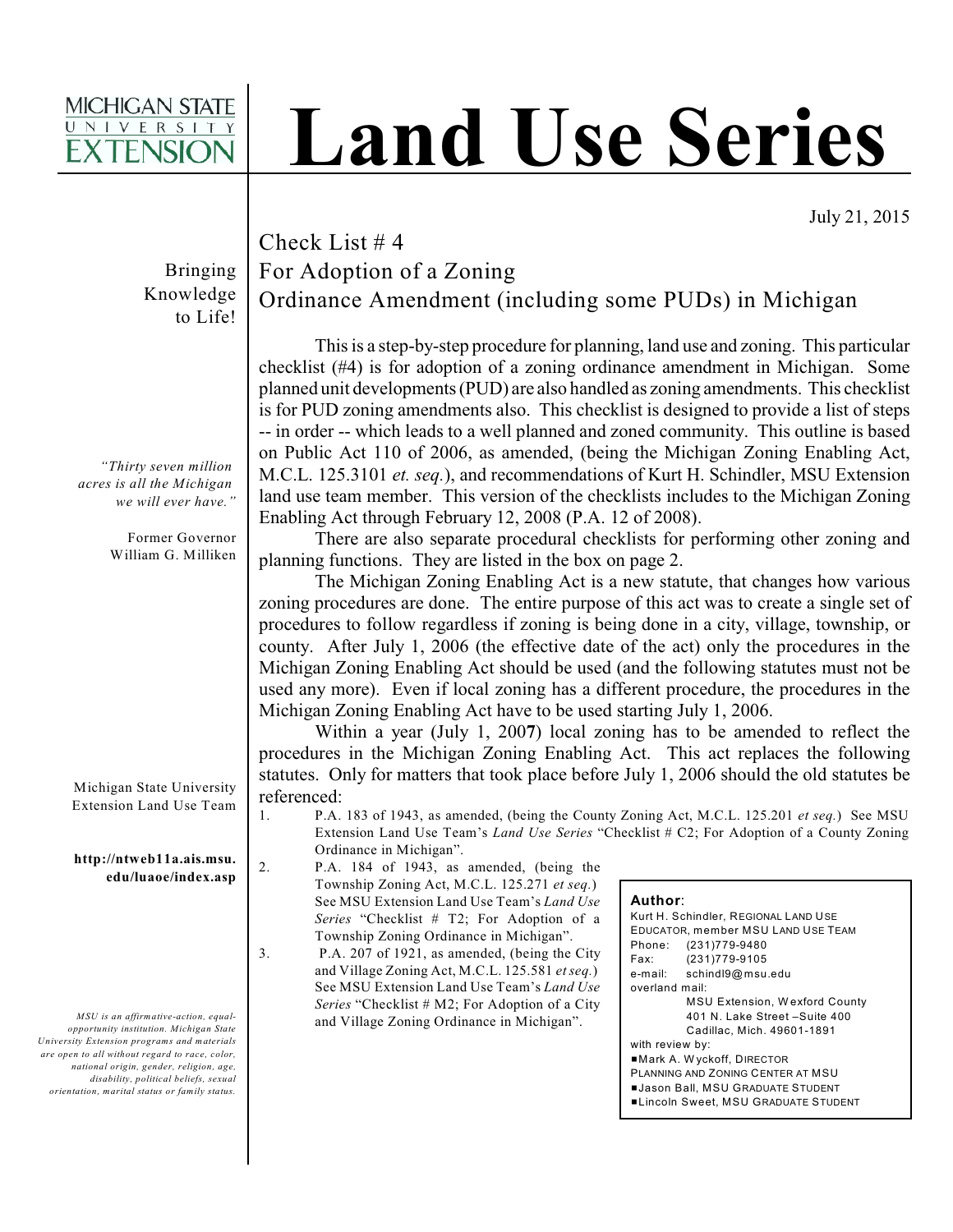For any step of this process, the Michigan State University Extension members of the MSU Land Use Team can assist with sample materials; coordinating efforts between the township, county, and the state; and providing guidelines.

This outline is not designed as a substitute for

There are also separate procedural checklists for performing other planning and zoning functions. They are:

- *Land Use Series*: "Check List #1A; To Create a Planning Commission or Amend an Existing Planning Commission Ordinance."
- *Land Use Series:* "#1B; Sample Ordinance to create a planning commission"
- *Land Use Series*: "#1C; Summary of changes between new Michigan Planning Enabling Act and the three old planning acts: Municipal Planning Act, County Planning Act, and Township Planning Act."
- *Land Use Series*: "Checklist #1D; Steps to Transition an Existing Planning Commission to Comply with the Michigan Planning Enabling Act"
- *Land Use Series*: "#1E; Sample Bylaws for a planning commission."
- *Land Use Series*: "Checklist #1F; What Should be in a Master Plan"
- *Land Use Series*: "Checklist #1G; For Adoption of a Plan in Michigan"
- *Land Use Series*: "Checklist #1H; The Five Year Plan Review.
- *Land Use Series*: "Checklist #1I; For Adoption of an Amendment to a Plan"
- *Land Use Series*: "Checklist #1J; Adopting and Updating a Capital Improvement Program"
- *Land Use Series*: "Checklist #1K; Review of Infrastructure and Public Capital Expenditure"
- *Land Use Series*: "Checklist #1L; Adoption or Amendment of Subdivision Rules"
- *Land Use Series*: "#1M; How Governments Make Submissions on a Neighbor's or County's Proposed Plan"
- *Land Use Series*: "#1N; How a Planning Commission Should Respond to Submissions"
- *Land Use Series*, "Checklist #2; for Adoption of a Zoning Ordinance in Michigan."
- *Land Use Series*, "Checklist #3; for Adoption of an Interim Zoning Ordinance in Michigan."
- *Land Use Series*, "Checklist #4; for Adoption of a Zoning Ordinance Amendment (Including Pud) in Michigan"
- *Land Use Series*, "Checklist #5: for Processing a Special Use Permit (Including Pud) Application in Michigan."
- *Land Use Series*, "Checklist #6: for Processing a Zoning Appeal and Variance in Michigan."
- All of these are available at www.msue.msu.edu/lu/.

reading and understanding the Michigan Zoning Enabling Act. This outline is not a substitute for legal advice. There is no substitute for hiring an attorney. **Do not** attempt to adopt or amend an ordinance without an attorney.

It is **important** to document each step of the process in planning and zoning a community. Keep detailed minutes, affidavits of publication and **Related Publications**  $\parallel$  mailing, open meeting notices, letters of transmittal,

### **Glossary**

The following terms are used in this publication, and have the following specific meanings.

**§** means the section number of Public Act 110 of 2006, as amended, (being the Michigan Zoning Enabling Act, M.C.L. 125.3101 *et. seq.*),

**Chief administrative official** means the manager or other highest nonelected administrative official of a city or village.

**Chief elected official** means the mayor of a city, president of a village, supervisor of a township, or chair of a county board of commissioners.

**Ex officio member** means a member of a planning commission, with full voting rights unless otherwise specified by city or village charter, by virtue of holding another office.

**Legislative Body** means the county board of commissioners of a county, the board of trustees of a township, the council of a city or village, or other similar duly elected representative body of a county, township, city, or village.

**Local Unit of Government** means a county, township, city, or village.

**Municipality** means a city, village or township. **Plan** means any plan adopted under the Michigan

Planning Enabling Act or one of the three former planning acts, regardless of what it is titled.

**Planning Commission** means the local unit of government planning commission created under the Michigan Planning Enabling Act or one of the three former planning acts, regardless of what it is titled. In a few communities it may still be a "zoning board" (townships) or "zoning commission" (city and villages). Has used here, the use of the term "planning commission" includes all of these terms.

**Zoning jurisdiction** means the area encompassed by one of the following:

- legal boundaries of a city or village for a city or village respectively;
- legal boundaries of a township outside the limits of a city(ies) and village(s) for a township;
- legal boundaries of a county outside the limits of a city(ies) and village(s); or the county including any city(ies) and village(s) which has adopted the county plan (See §209, M.C.L. 125.3209)..

*Checklist #4; For adoption of a Zoning Ordinance Amendment (including PUD) in Michigan Page 2 of 10 Michigan State University Extension Land Use Series July 21, 2015*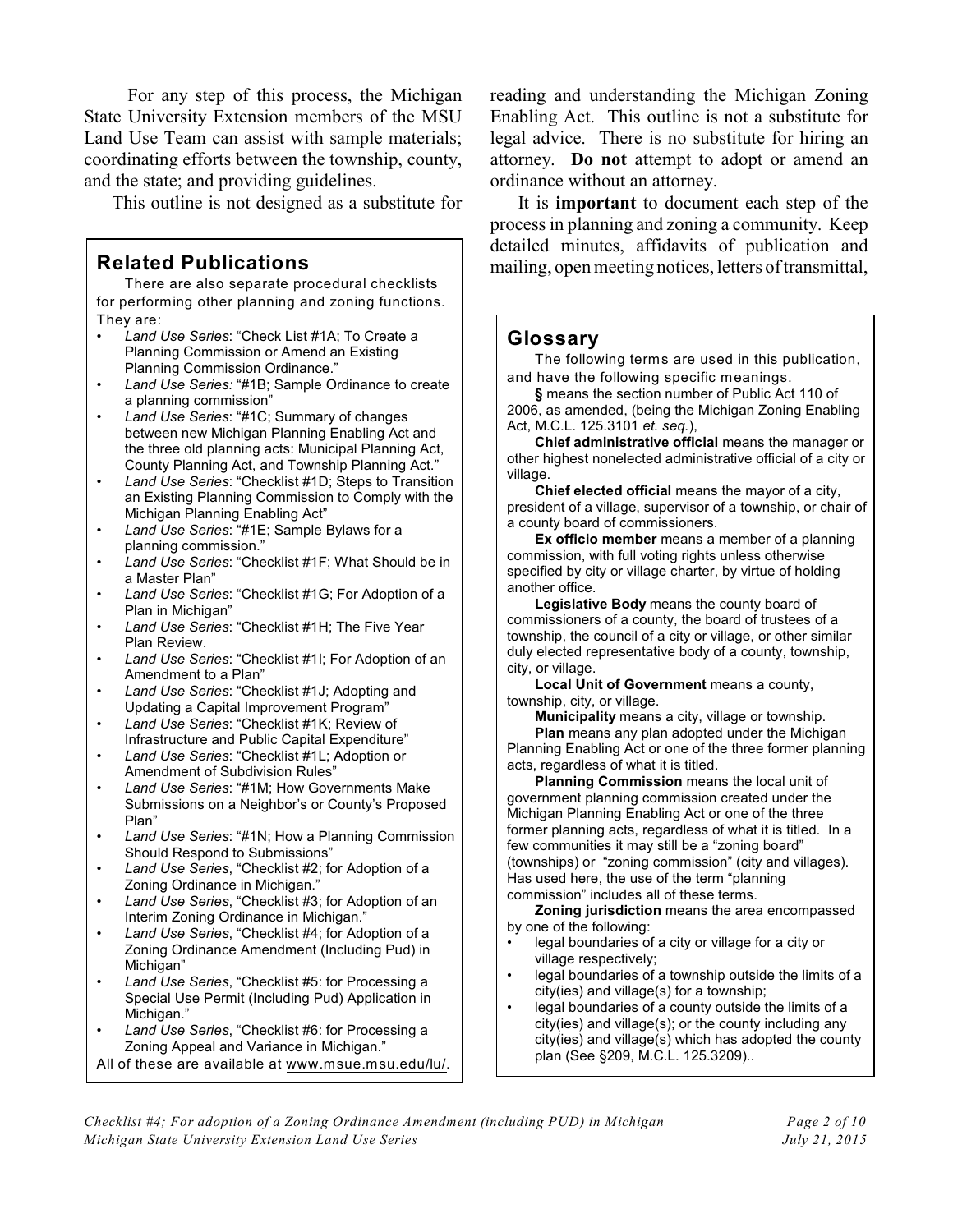and communications all on file, so years from now they are still available.

This checklist is divided into three columns. The first column has a place to check when the task is done, and a place to check when the documentation has been placed in a permanent file. The second column is the step, or task, to complete in order to adopt a proper plan/zoning ordinance, or amendment to either. The third column is what

should be included in a permanent file to document the work that has been done. Sometimes the middle column is further divided into two columns. The heading will indicate which **one** should be followed in your community's case. It is always a matter of doing one or the other, never both.

This check list is intended to be linear, with each step being done in order, and most requiring the previous step to be done before starting the next.

| Check when task<br>is done                | <b>Step, or Task</b>                                                                                                                                                                                                                                                                                                                                                                                                                                                                                                                                                                                                                                                                                                                                                                                                                                                                                                                                                                              | Copy in the<br>permanent file                                                                                                |
|-------------------------------------------|---------------------------------------------------------------------------------------------------------------------------------------------------------------------------------------------------------------------------------------------------------------------------------------------------------------------------------------------------------------------------------------------------------------------------------------------------------------------------------------------------------------------------------------------------------------------------------------------------------------------------------------------------------------------------------------------------------------------------------------------------------------------------------------------------------------------------------------------------------------------------------------------------------------------------------------------------------------------------------------------------|------------------------------------------------------------------------------------------------------------------------------|
| $\Box$ Task is done<br>$\Box$ In the file | Step 1. The proposal to amend the zoning ordinance (text, or map) is<br>initiated. Such action can be taken by:<br>The planning commission,<br>4.<br>The legislative body,<br>5.<br>Any person with interest in property in the zoning jurisdiction.<br>6.                                                                                                                                                                                                                                                                                                                                                                                                                                                                                                                                                                                                                                                                                                                                        | Copy of the request<br>for the zoning<br>amendment.                                                                          |
| $\Box$ Task is done                       | <b>Step 2.</b> The planning commission should cause preparation of a draft of $(1)$<br>the text of a zoning amendment and (2) prepare an amendment to the zoning<br>map including revised boundaries to zoning districts (rezoning), if<br>applicable. In doing so the planning commission may use information,<br>experts and assistance as is available.                                                                                                                                                                                                                                                                                                                                                                                                                                                                                                                                                                                                                                        | Copies of the<br>proposed zoning<br>amendment.                                                                               |
| $\Box$ Task is done<br>$\Box$ In the file | Step 3. The planning commission should review existing procedure, policy<br>for the administration and enforcement of the zoning ordinance to determine<br>if the proposed amendments require any modification to those procedures<br>and policies These should be contained in a zoning administrator's manual<br>including:<br>sample zoning permit applications;<br>$\bullet$<br>special use permit applications;<br>$\bullet$<br>occupancy permits;<br>$\bullet$<br>form letters for handling violations and other situations;<br>$\bullet$<br>policy for handling violation/enforcement problems and at what point<br>$\bullet$<br>an attorney becomes involved and prosecution is started;<br>where records are kept;<br>$\bullet$<br>expectations for patrol and inspections in the township; and<br>$\bullet$<br>permit fees, appeals fees, special meeting fees.<br>$\bullet$<br>Also, the planning commission should review its bylaws (or rules of<br>procedure) for the same purpose. | Copy of office<br>manual, application<br>forms, etc.                                                                         |
| $\Box$ Task is done<br>$\Box$ In the file | Step 4. (Optional) Submit the proposed ordinance for an informal review to<br>a third party, such as a County Planning Office (if they provide such<br>service), MSU Extension Land Use Area of Expertise team member (if they<br>provide such service), or a professional planner; and review by an attorney<br>is strongly recommended.                                                                                                                                                                                                                                                                                                                                                                                                                                                                                                                                                                                                                                                         | Copy of the review<br>(letters, minutes,<br>other) by county<br>planning, MSUE, or<br>professional planner;<br>and attorney. |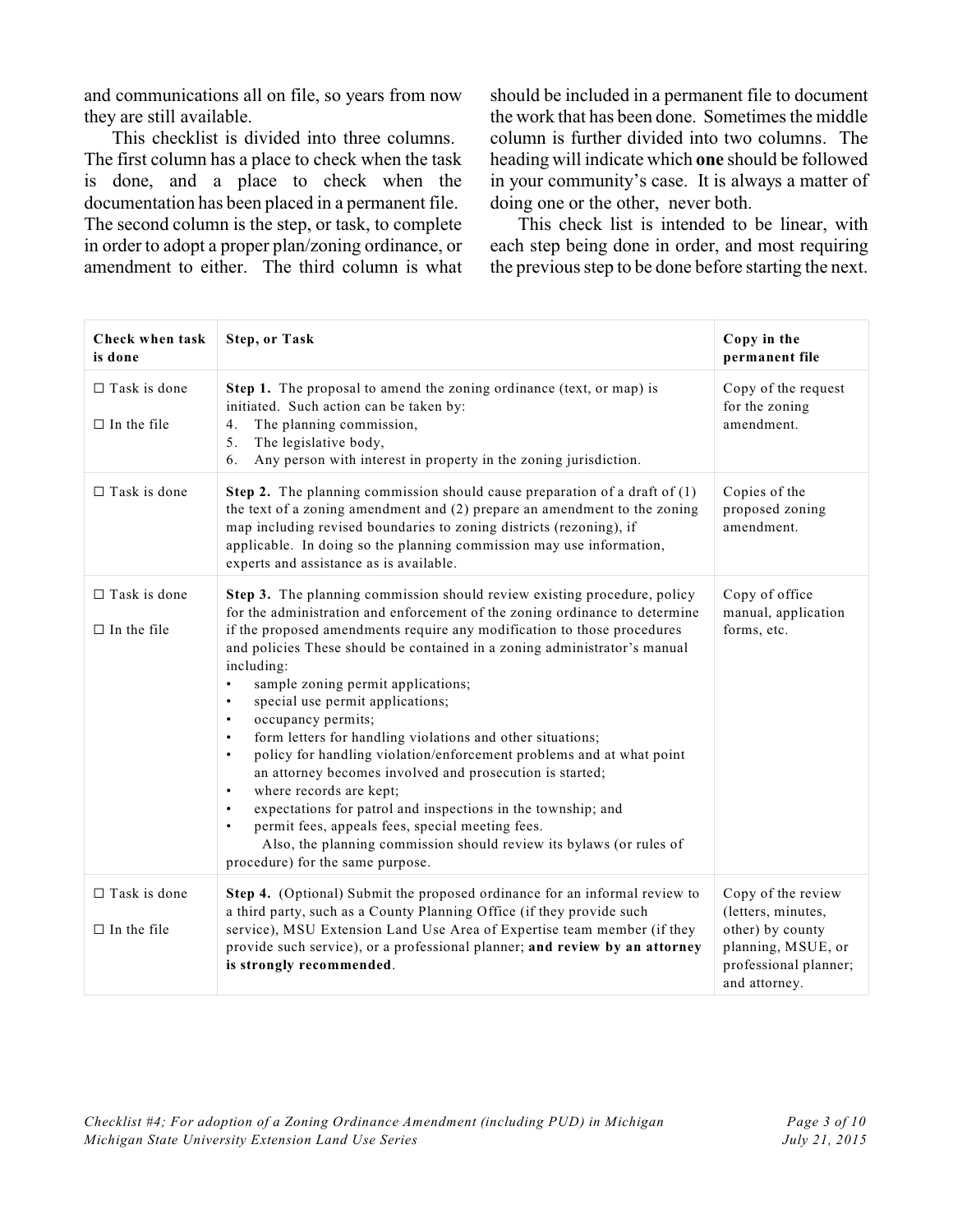| Check when task<br>is done                                  | <b>Step, or Task</b>                                                                                                                                                                                                                                                                                                                                                                                                                                                                                                                                                                                                                                                                                                                                                                                                                                                                                                                                                                                                                                                                                                                                                                                                                                                                                                                                                                                                                                                                                                                                                                                                                                                                                                                                                                                                                                                                                                                                                                                                                                                                                                                                                                                                                                                                                                                                                                                                             | Copy in the<br>permanent file                        |
|-------------------------------------------------------------|----------------------------------------------------------------------------------------------------------------------------------------------------------------------------------------------------------------------------------------------------------------------------------------------------------------------------------------------------------------------------------------------------------------------------------------------------------------------------------------------------------------------------------------------------------------------------------------------------------------------------------------------------------------------------------------------------------------------------------------------------------------------------------------------------------------------------------------------------------------------------------------------------------------------------------------------------------------------------------------------------------------------------------------------------------------------------------------------------------------------------------------------------------------------------------------------------------------------------------------------------------------------------------------------------------------------------------------------------------------------------------------------------------------------------------------------------------------------------------------------------------------------------------------------------------------------------------------------------------------------------------------------------------------------------------------------------------------------------------------------------------------------------------------------------------------------------------------------------------------------------------------------------------------------------------------------------------------------------------------------------------------------------------------------------------------------------------------------------------------------------------------------------------------------------------------------------------------------------------------------------------------------------------------------------------------------------------------------------------------------------------------------------------------------------------|------------------------------------------------------|
| $\Box$ Task is done                                         | Step 5. The planning commission shall hold at least one public hearing on                                                                                                                                                                                                                                                                                                                                                                                                                                                                                                                                                                                                                                                                                                                                                                                                                                                                                                                                                                                                                                                                                                                                                                                                                                                                                                                                                                                                                                                                                                                                                                                                                                                                                                                                                                                                                                                                                                                                                                                                                                                                                                                                                                                                                                                                                                                                                        | Copy of notices of                                   |
| $\Box$ In the file<br>(notices, etc.)<br>$\Box$ In the file | the zoning ordinance ( $\S 306(1)$ , M.C.L. 125.3306(1)). Notices for the public<br>hearing are required. The notice shall include the following information:<br>Describe the nature of the request, e.g., that this is a hearing on a proposed new zoning<br>ordinance $(\S 103(4)(a), M.C.L. 125.3103(4)(a)).$<br>Indicate the property (ies) which is (are) subject of the proposed new zoning ordinance<br>$\bullet$                                                                                                                                                                                                                                                                                                                                                                                                                                                                                                                                                                                                                                                                                                                                                                                                                                                                                                                                                                                                                                                                                                                                                                                                                                                                                                                                                                                                                                                                                                                                                                                                                                                                                                                                                                                                                                                                                                                                                                                                         | hearing,<br>affidavit notices were<br>delivered,     |
| (minutes)                                                   | $(\S103(4)(b), M.C.L. 125.3103(4)(b)).$<br>If the zoning amendment involves less than 11 adjacent properties $(\S 202(3), M.C.L.$<br>$125.3202(3)$ , then a listing of all existing street addresses within the property(ies) which<br>is (are) subject of the zoning amendment. (Street addresses do not need to be created and                                                                                                                                                                                                                                                                                                                                                                                                                                                                                                                                                                                                                                                                                                                                                                                                                                                                                                                                                                                                                                                                                                                                                                                                                                                                                                                                                                                                                                                                                                                                                                                                                                                                                                                                                                                                                                                                                                                                                                                                                                                                                                 | affidavit of<br>publication,                         |
|                                                             | listed if no such addresses currently exist. If there are no street addresses another means<br>of identification may be used $(\S103(4)(b), M.C.L. 125.3103(4)(b)).$<br>A statement of when and where the issue will be considered $(\S 103(4)(c), M.C.L.$<br>$\bullet$<br>$125.3103(4)(c)$ ).                                                                                                                                                                                                                                                                                                                                                                                                                                                                                                                                                                                                                                                                                                                                                                                                                                                                                                                                                                                                                                                                                                                                                                                                                                                                                                                                                                                                                                                                                                                                                                                                                                                                                                                                                                                                                                                                                                                                                                                                                                                                                                                                   | list of who notices<br>were sent to.                 |
|                                                             | An indication of when and where written comments will be received concerning the issue<br>$(\S 103(4)(d), M.C.L. 125.3103(4)(d)).$                                                                                                                                                                                                                                                                                                                                                                                                                                                                                                                                                                                                                                                                                                                                                                                                                                                                                                                                                                                                                                                                                                                                                                                                                                                                                                                                                                                                                                                                                                                                                                                                                                                                                                                                                                                                                                                                                                                                                                                                                                                                                                                                                                                                                                                                                               | Minutes of public<br>hearing                         |
|                                                             | The notices shall be given not less than 15 days before the date of<br>consideration for approval (§103(3), M.C.L. 125.3103(3)). Notices shall be:<br>$\bullet$<br>Published in a newspaper of general circulation in the local unit of government ( $§103(1)$ ,<br>M.C.L. 125.3103(1)). (Note: "General circulation" means a newspaper which has a paid<br>subscription, and does not mean a free-distribution advertiser or similar type publication.)<br>$\bullet$<br>If the zoning amendment involves less than 11 adjacent properties $(\S 202(3), M.C.L.$<br>$125.3202(3)$ ) then the notice by mail or personal delivery to owners of property(ies) for<br>the land which is the subject of the notice/hearing/amendment $(\S 103(2), M.C.L.$<br>125.3103(2 and §202(3), M.C.L. 125.3202(3)). RECOMMENDATION: Even if there are<br>11 or more parcels involved send notice to the owners and occupants of those parcels; but<br>at a very minimum send the notice to the person/parcel owner initiating the request for the<br>amendment.<br>If the zoning amendment involves less than 11 adjacent properties $(\S 202(3), M.C.L.$<br>$125.3202(3)$ ), then send the notice by mail or personal delivery to all persons to whom real<br>property is assessed within 300 feet of the property (ies) which is the subject of the<br>notice/hearing/amendment regardless of whether the owner and property are located in the<br>zoning jurisdiction or not. $(\S103(2), M.C.L. 125.3103(2))$<br>$\bullet$<br>If the zoning amendment involves less than 11 adjacent properties $(\S 202(3), M.C.L.$<br>$125.3202(3)$ , then send the notice by mail or personal delivery to one person occupying<br>each structure, unit or spatial area within 300 feet of the property(ies) which is the subject<br>of the notice/hearing/amendment regardless of whether the structure and occupant are<br>located in the zoning jurisdiction or not. If a structure contains more than four dwelling<br>units, notice shall only be sent to the manager to be posted near the main entrance.<br>$(\S103(2), M.C.L. 125.3103(2))$<br>Send the notice by mail to each electric, gas, and pipeline public utility company, each<br>telecommunication service provider, each railroad operating within the district or zone<br>affected. (§306(2), M.C.L. 125.3306(2))<br>See also §202(2) and 202(3), M.C.L. 125.3202(2) and 125.3202(3). |                                                      |
| $\Box$ Task is done                                         | Step 6. After the hearing, the planning commission should consider                                                                                                                                                                                                                                                                                                                                                                                                                                                                                                                                                                                                                                                                                                                                                                                                                                                                                                                                                                                                                                                                                                                                                                                                                                                                                                                                                                                                                                                                                                                                                                                                                                                                                                                                                                                                                                                                                                                                                                                                                                                                                                                                                                                                                                                                                                                                                               | Minutes of the                                       |
| $\Box$ In the file                                          | adoption of the zoning amendment. Action may be to recommend to the<br>legislative body adoption, or not. Regardless of the recommendation, the<br>process does not end until all steps in this checklist are completed.<br>The determination as to if the zoning amendment should be<br>recommended for adoption, or not, is based mainly on if the amendment<br>complies with, or furthers, the plan upon which the zoning ordinance is                                                                                                                                                                                                                                                                                                                                                                                                                                                                                                                                                                                                                                                                                                                                                                                                                                                                                                                                                                                                                                                                                                                                                                                                                                                                                                                                                                                                                                                                                                                                                                                                                                                                                                                                                                                                                                                                                                                                                                                        | commission meeting<br>which contains this<br>motion. |
|                                                             | based. There are additional factors which should also be considered, found<br>in part II "Adoption/Amendment/Rezoning" of Michigan Zoning<br>Guidebook: for Citizens and Local Officials.                                                                                                                                                                                                                                                                                                                                                                                                                                                                                                                                                                                                                                                                                                                                                                                                                                                                                                                                                                                                                                                                                                                                                                                                                                                                                                                                                                                                                                                                                                                                                                                                                                                                                                                                                                                                                                                                                                                                                                                                                                                                                                                                                                                                                                        |                                                      |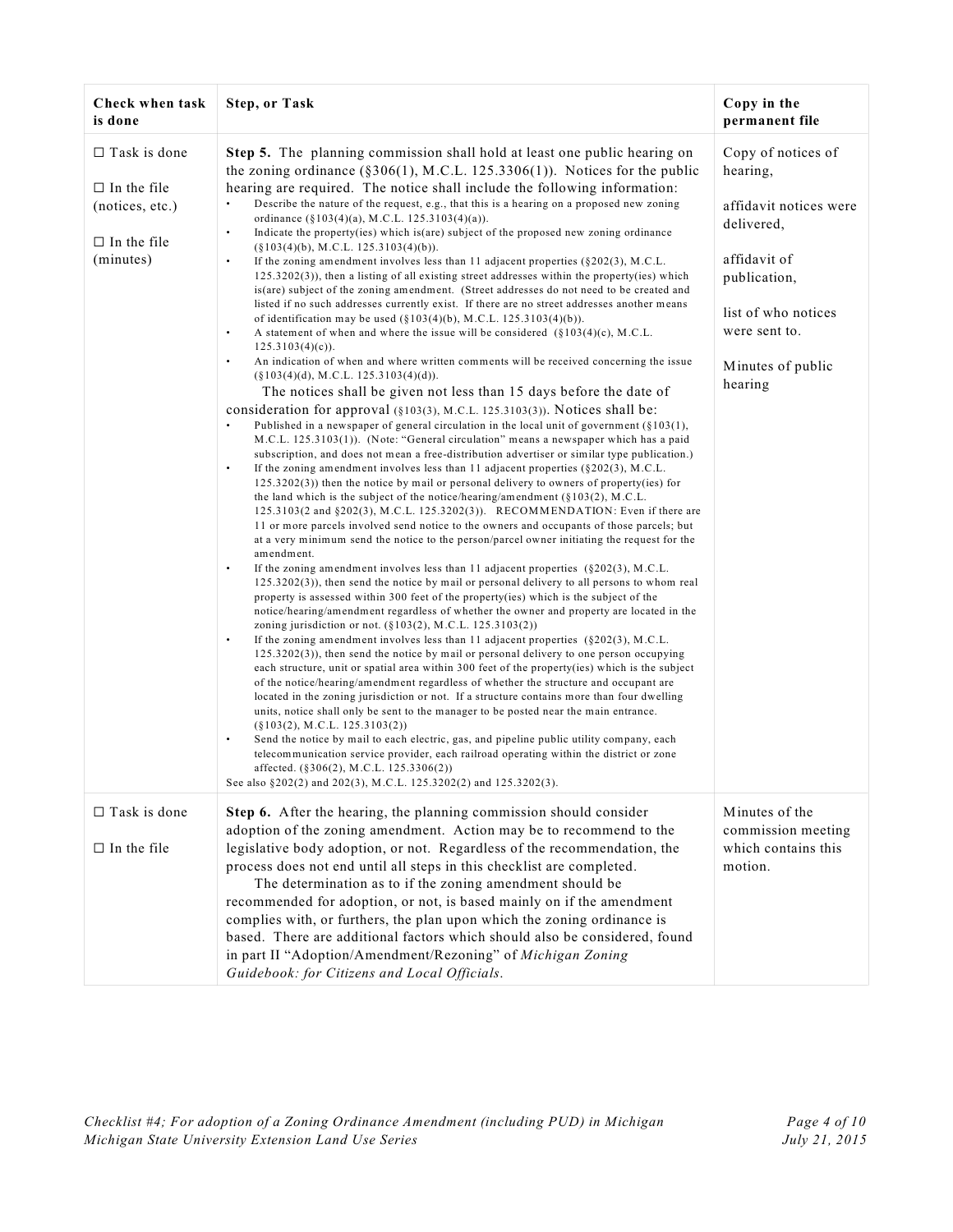| Check when task<br>is done                | <b>Step, or Task</b>                                                                                                                                                                                                                                                                                                                                                                                                                                                                                                                                                                                                                                                                                                              |                                                                                                                                                                                                                                                                                                                                                                                                                                                                                                                                                                                                                                                                                                                                                                                                                                                                                                                 | Copy in the<br>permanent file                                                                                                                                 |
|-------------------------------------------|-----------------------------------------------------------------------------------------------------------------------------------------------------------------------------------------------------------------------------------------------------------------------------------------------------------------------------------------------------------------------------------------------------------------------------------------------------------------------------------------------------------------------------------------------------------------------------------------------------------------------------------------------------------------------------------------------------------------------------------|-----------------------------------------------------------------------------------------------------------------------------------------------------------------------------------------------------------------------------------------------------------------------------------------------------------------------------------------------------------------------------------------------------------------------------------------------------------------------------------------------------------------------------------------------------------------------------------------------------------------------------------------------------------------------------------------------------------------------------------------------------------------------------------------------------------------------------------------------------------------------------------------------------------------|---------------------------------------------------------------------------------------------------------------------------------------------------------------|
| $\Box$ Task is done<br>$\Box$ In the file | Step 7.<br>For cities, villages, and counties.<br>Go to step 8.                                                                                                                                                                                                                                                                                                                                                                                                                                                                                                                                                                                                                                                                   | Step 7.<br><b>For Townships</b><br>After the hearing, the planning<br>commission shall submit the<br>proposed zoning amendment, with<br>its tentative recommendation, to the<br>County Planning Commission (§307,<br>M.C.L. 125.3307). (One should check<br>with the County Planning<br>Department to find out the deadline<br>prior to the County Planning<br>Commission meeting for submittal.)<br>The planning commission has 30<br>days for this review. The review is<br>waived if not received by the<br>township within the 30 days.<br>It is recommended the following be<br>provided with the submittal to the county: A<br>letter from the township's lawyer stating:<br>He or she reviewed the proposed<br>a.<br>ordinance.<br>It is written properly.<br>b.<br>It has been adopted properly to date.<br>$c_{\cdot}$<br>In his or her opinion he or she can<br>d.<br>uphold its provisions in court. | For townships:<br>Letter of transmittal<br>to the County<br>Planning<br>Commission<br>Copy of attorney's<br>letter to County<br>Planning<br>Commission.       |
| $\Box$ Task is done<br>$\Box$ In the file | Step 8. The planning commission should adopt a resolution recommending<br>to the legislative body to adopt the zoning amendment, or to not adopt the<br>zoning amendment, and file with the legislative body (§305, M.C.L. 125.3305):<br>The text of a zoning amendment, with the necessary maps and zoning regulations to be<br>$\bullet$<br>adopted.<br>$\bullet$<br>The manner of administering and enforcing the proposed zoning ordinance or a statement<br>that this does not change.<br>$\bullet$<br>A written summary of each comment made at the public hearing(s). $(\S 308(1), M.C.L.$<br>125.3308(1)<br>If a township, a copy of County Planning Commission's recommendations on the<br>$\bullet$<br>proposed zoning. |                                                                                                                                                                                                                                                                                                                                                                                                                                                                                                                                                                                                                                                                                                                                                                                                                                                                                                                 | Copy of zoning<br>ordinance, zoning<br>map, zoning manual<br>and forms.<br>Copy of County<br>Planning<br>Commission<br>recommendation on<br>zoning ordinance. |
| $\Box$ Task is done<br>$\Box$ In the file | <b>Step 9.</b> The legislative body shall review the proposed zoning amendment.                                                                                                                                                                                                                                                                                                                                                                                                                                                                                                                                                                                                                                                   |                                                                                                                                                                                                                                                                                                                                                                                                                                                                                                                                                                                                                                                                                                                                                                                                                                                                                                                 | Minutes of the<br>legislative body<br>meeting.                                                                                                                |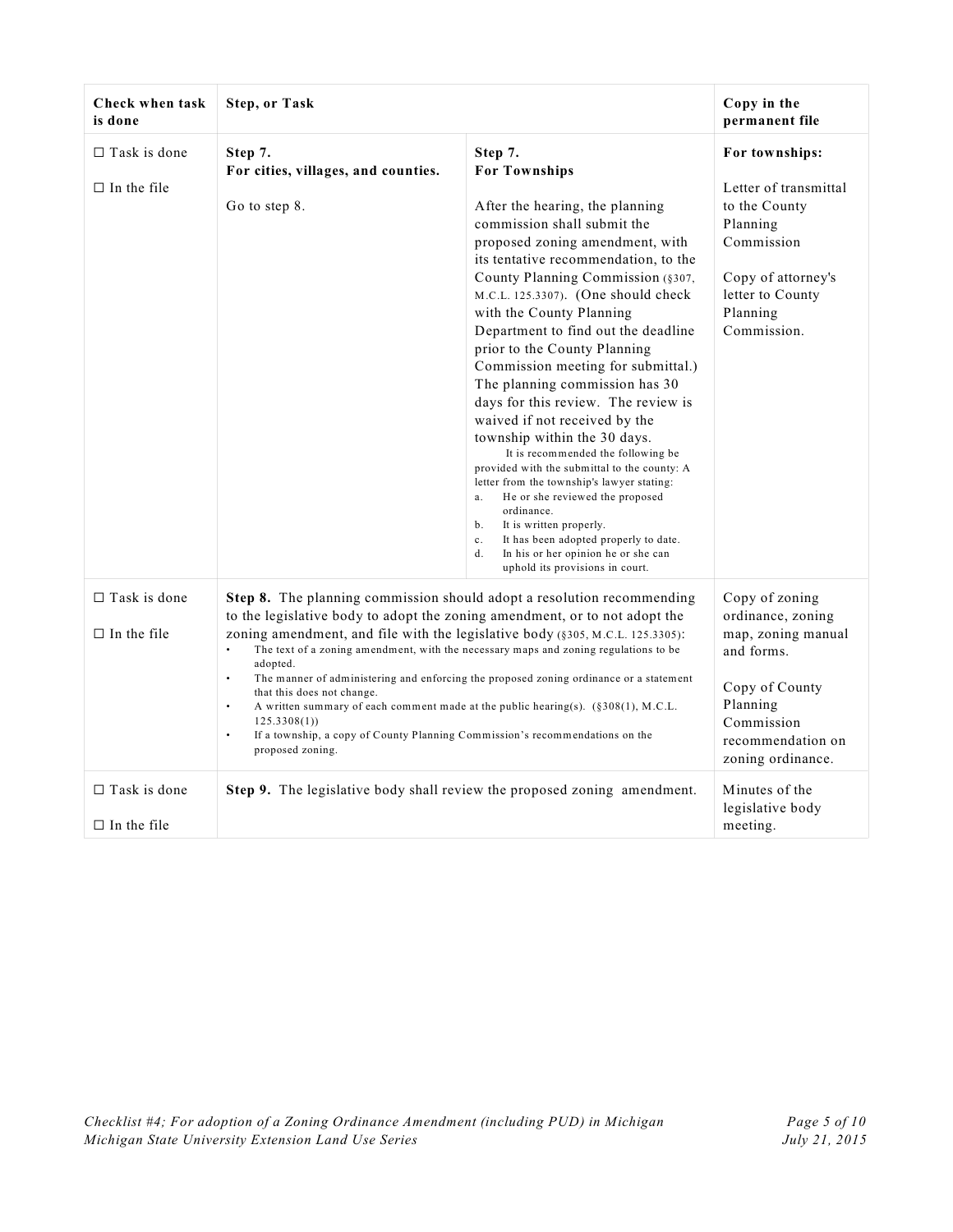| Check when task<br>is done                                  | <b>Step, or Task</b>                                                                                                                                                                                                                                                                                                                                                                                                                                                                                                                                                                                                                                                                                                                                                                                                                                                                                                                                                                                                                                                                                                                                                                                                                                                                                                                                                                                                                                                                                                                                                                                                                                                                                                                                                                                                                                                                                                                                                                                                                                                                                                          | Copy in the<br>permanent file        |
|-------------------------------------------------------------|-------------------------------------------------------------------------------------------------------------------------------------------------------------------------------------------------------------------------------------------------------------------------------------------------------------------------------------------------------------------------------------------------------------------------------------------------------------------------------------------------------------------------------------------------------------------------------------------------------------------------------------------------------------------------------------------------------------------------------------------------------------------------------------------------------------------------------------------------------------------------------------------------------------------------------------------------------------------------------------------------------------------------------------------------------------------------------------------------------------------------------------------------------------------------------------------------------------------------------------------------------------------------------------------------------------------------------------------------------------------------------------------------------------------------------------------------------------------------------------------------------------------------------------------------------------------------------------------------------------------------------------------------------------------------------------------------------------------------------------------------------------------------------------------------------------------------------------------------------------------------------------------------------------------------------------------------------------------------------------------------------------------------------------------------------------------------------------------------------------------------------|--------------------------------------|
| $\Box$ Task is done                                         | Step 10. (Optional, which may or may not happen) The legislative body<br>may hold an additional hearing on the proposed ordinance/amendment if it                                                                                                                                                                                                                                                                                                                                                                                                                                                                                                                                                                                                                                                                                                                                                                                                                                                                                                                                                                                                                                                                                                                                                                                                                                                                                                                                                                                                                                                                                                                                                                                                                                                                                                                                                                                                                                                                                                                                                                             | Copy of notices of<br>hearing,       |
| $\Box$ In the file<br>(notices, etc.)<br>$\Box$ In the file | considers it necessary (or as may be required by city or village charter)<br>(§401(1), M.C.L. 125.3401(1). Notices for the public hearing are required<br>$(\S 401(2), M.C.L. 125.3401(2)).$ The notice shall include the following<br>information:                                                                                                                                                                                                                                                                                                                                                                                                                                                                                                                                                                                                                                                                                                                                                                                                                                                                                                                                                                                                                                                                                                                                                                                                                                                                                                                                                                                                                                                                                                                                                                                                                                                                                                                                                                                                                                                                           | affidavit notices were<br>delivered, |
| (minutes)                                                   | Describe the nature of the request $(\S103(4)(a), M.C.L. 125.3103(4)(a))$ .<br>$\bullet$<br>Indicate the property (ies) which is (are) subject of the hearing $(\S 103(4)(b), M.C.L.$<br>$\bullet$<br>$125.3103(4)(b)$ ).<br>$\bullet$<br>A statement of when and where the issue will be considered $(\S 103(4)(c), M.C.L.$                                                                                                                                                                                                                                                                                                                                                                                                                                                                                                                                                                                                                                                                                                                                                                                                                                                                                                                                                                                                                                                                                                                                                                                                                                                                                                                                                                                                                                                                                                                                                                                                                                                                                                                                                                                                  | affidavit of<br>publication,         |
|                                                             | $125.3103(4)(c)$ ).<br>An indication of when and where written comments will be received concerning the issue<br>$\bullet$<br>$(\S 103(4)(d), M.C.L. 125.3103(4)(d)).$                                                                                                                                                                                                                                                                                                                                                                                                                                                                                                                                                                                                                                                                                                                                                                                                                                                                                                                                                                                                                                                                                                                                                                                                                                                                                                                                                                                                                                                                                                                                                                                                                                                                                                                                                                                                                                                                                                                                                        | list of who notices<br>were sent to, |
|                                                             | If the zoning amendment involves less than 11 adjacent properties $(\S 202(3), M.C.L.$<br>$\bullet$<br>$125.3202(3)$ , then a listing of all existing street addresses within the property(ies) which<br>is(are) subject of the hearing. (Street addresses do not need to be created and listed if no<br>such addresses currently exist. If there are no street addresses another means of                                                                                                                                                                                                                                                                                                                                                                                                                                                                                                                                                                                                                                                                                                                                                                                                                                                                                                                                                                                                                                                                                                                                                                                                                                                                                                                                                                                                                                                                                                                                                                                                                                                                                                                                    | Copy of landowner's<br>request,      |
|                                                             | identification may be used (§103(3)(b), M.C.L. 125.3103(3)(b)).<br>If a hearing is held the notices shall be given not less than 15 days<br>before the date of consideration for approval $(\S103(3), M.C.L. 125.3103(3)).$                                                                                                                                                                                                                                                                                                                                                                                                                                                                                                                                                                                                                                                                                                                                                                                                                                                                                                                                                                                                                                                                                                                                                                                                                                                                                                                                                                                                                                                                                                                                                                                                                                                                                                                                                                                                                                                                                                   | Minutes of public<br>hearing.        |
|                                                             | Notices shall be:<br>$\bullet$<br>Published in a newspaper of general circulation in the local unit of government ( $§103(1)$ ,<br>M.C.L. 125.3103(1)). (Note: "General circulation" means a newspaper which has a paid<br>subscription, and does not mean a free-distribution advertiser or similar type publication.)<br>$\bullet$<br>If the zoning amendment involves less than 11 adjacent properties $(\S 202(3), M.C.L.$<br>$125.3202(3)$ , then send the notice by mail or personal delivery to owners of property(ies)<br>for the land which is the subject of the notice/hearing/amendment $(\S 103(2), M.C.L.$<br>$125.3103(2)$ .<br>If the zoning amendment involves less than 11 adjacent properties $(\S 202(3), M.C.L.$<br>$\bullet$<br>$125.3202(3)$ , then send the notice by mail or personal delivery to all persons to whom real<br>property is assessed within 300 feet of the property (ies) which is the subject of the<br>notice/hearing/amendment regardless of whether the owner and property is located in the<br>zoning jurisdiction or not. $(\S 103(2), M.C.L. 125.3103(2))$<br>If the zoning amendment involves less than 11 adjacent properties $(\S 202(3), M.C.L.$<br>$\bullet$<br>$125.3202(3)$ , then send the notice by mail or personal delivery to one person occupying<br>each structure, unit or spatial area within 300 feet of the property (ies) which is the subject<br>of the notice/hearing/amendment regardless of whether the structure and occupant are<br>located in the zoning jurisdiction or not. If a structure contains more than four dwelling<br>units, notice shall only be sent to the manager to be posted near the main entrance.<br>$(\S103(2), M.C.L. 125.3103(2))$<br>Send the notice by mail to each electric, gas, and pipeline public utility company, each<br>$\bullet$<br>telecommunication service provider, each railroad operating within the district or zone<br>affected. (§306(2), M.C.L. 125.3306(2))<br>See also §202(2) and 202(3), M.C.L. 125.3202(2) and 125.3202(3).<br>The legislative body shall hold a hearing on a zoning ordinance if a |                                      |
|                                                             | interested property owner requests a hearing by certified mail, addressed to<br>the clerk of the legislative body. A hearing under this subsection is not<br>subject to the above requirements. The notice for this requested hearing<br>shall include the following information:<br>Description the nature of the request.<br>$\bullet$                                                                                                                                                                                                                                                                                                                                                                                                                                                                                                                                                                                                                                                                                                                                                                                                                                                                                                                                                                                                                                                                                                                                                                                                                                                                                                                                                                                                                                                                                                                                                                                                                                                                                                                                                                                      |                                      |
|                                                             | Indicate the property (ies) which is (are) subject of the request.<br>A statement of when and where the request will be considered.<br>$\bullet$<br>An indication of when and where written comments will be received concerning the<br>$\bullet$<br>request<br>If a requested hearing is held, the notices shall be given not less than 15 days before the<br>date of the requested hearing $(\frac{6}{401(4)})$ , M.C.L. 125.3401(4)). Notices shall be:<br>Sent to the interested property owner.                                                                                                                                                                                                                                                                                                                                                                                                                                                                                                                                                                                                                                                                                                                                                                                                                                                                                                                                                                                                                                                                                                                                                                                                                                                                                                                                                                                                                                                                                                                                                                                                                          |                                      |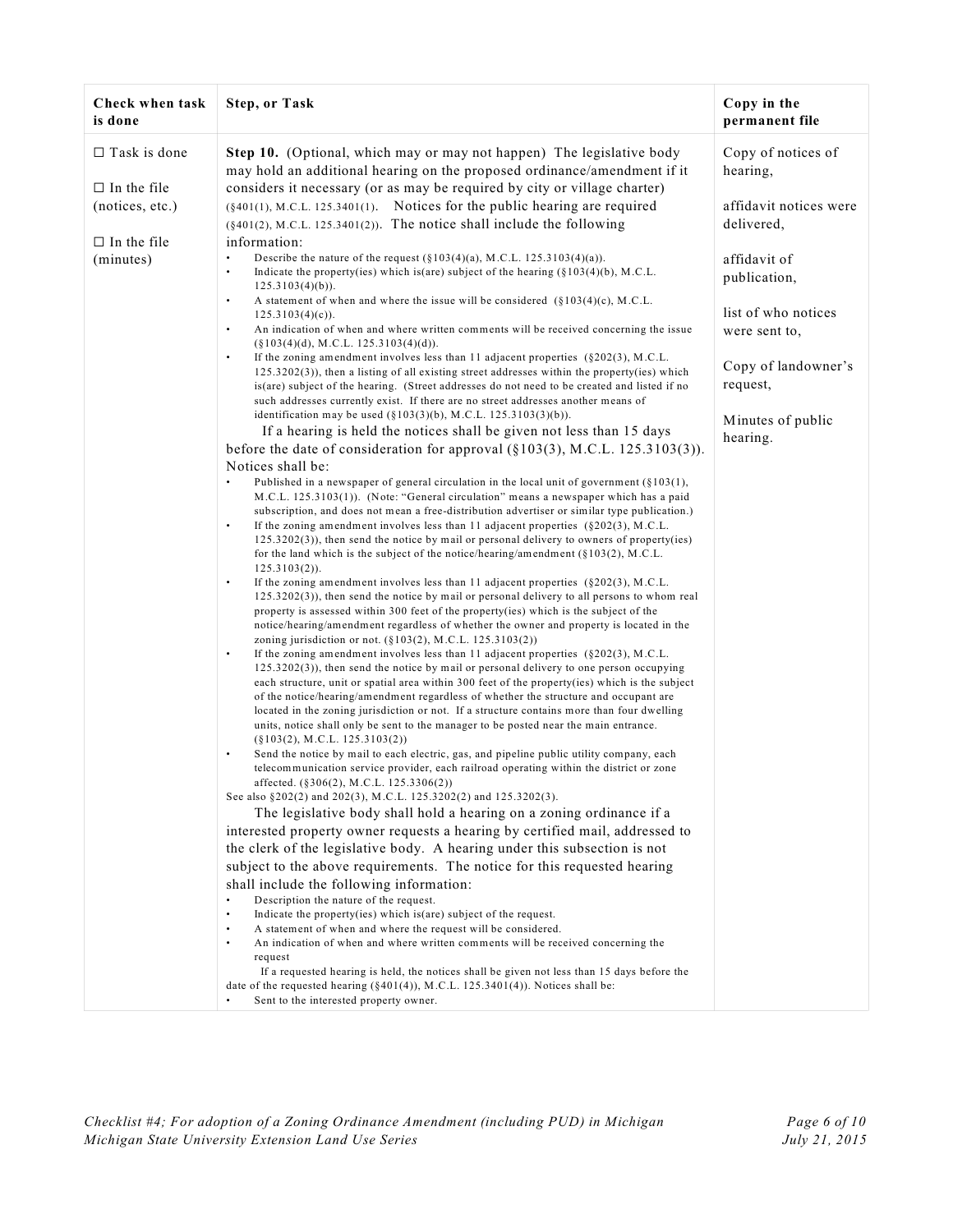| Check when task<br>is done                | <b>Step, or Task</b>                                                                                                                                                                                                                                                                                                                                                                                                                                                                                                                                                                                                                                      |                                          | Copy in the<br>permanent file                                                       |
|-------------------------------------------|-----------------------------------------------------------------------------------------------------------------------------------------------------------------------------------------------------------------------------------------------------------------------------------------------------------------------------------------------------------------------------------------------------------------------------------------------------------------------------------------------------------------------------------------------------------------------------------------------------------------------------------------------------------|------------------------------------------|-------------------------------------------------------------------------------------|
| $\Box$ Task is done<br>$\Box$ In the file | Step 11. If the legislative body considers changes, additions or amendments<br>to the proposed zoning amendment; the changes, etc., may be referred back<br>to the planning commission for consideration and comment within the<br>legislative body's specified period of time. (§401(3), M.C.L. 125.3401(3))                                                                                                                                                                                                                                                                                                                                             |                                          | Copy of legislative<br>body's request.                                              |
| $\Box$ Task is done                       | Step 11a. (Which may, or may not<br>happen). For cities and villages.                                                                                                                                                                                                                                                                                                                                                                                                                                                                                                                                                                                     | Step 11a. For Townships and<br>counties. | Copy of the protest<br>petition.                                                    |
| $\Box$ In the file                        | Protest petition (abutter's<br>challenge) concerning the proposed<br>zoning amendment may be filed<br>with the city or village. The protest<br>petition shall be signed by one or<br>more of the following:<br>Be signed by owners of at least<br>20% of the area of land<br>included in the proposed zoning<br>amendment.<br>Be signed by owners of at least<br>$\bullet$<br>20% of the area of land<br>included within an area<br>extending outward 100 feet<br>from any point on the boundary<br>of the land included in the<br>proposed change (not including<br>publicly owned land).<br>(§202(4), M.C.L. 125.3202(4) and §403,<br>M.C.L. 125.3403). | Go to step 12.                           | Copy of the clerk's<br>finding the petition<br>has enough/not<br>enough signatures. |
| $\Box$ Task is done                       | Step 11b. (Which may, or may not<br>happen). For cities and villages.                                                                                                                                                                                                                                                                                                                                                                                                                                                                                                                                                                                     | Step 11b. For Townships and<br>counties. |                                                                                     |
|                                           | If a protest petition is received<br>and found valid, the legislative body<br>shall require % vote of the<br>legislative body to adopt the zoning<br>amendment (step 12). Some<br>villages and cities may have a<br>charter requirement, or an ordinance<br>requirement which requires an even<br>larger super-majority (but not more<br>than $\frac{3}{4}$ vote of the legislative body<br>to adopt the zoning amendment (step<br>12). (§202(4), M.C.L. 125.3202(4) and §403,<br>M.C.L. 125.3403).                                                                                                                                                       | Go to step 12.                           |                                                                                     |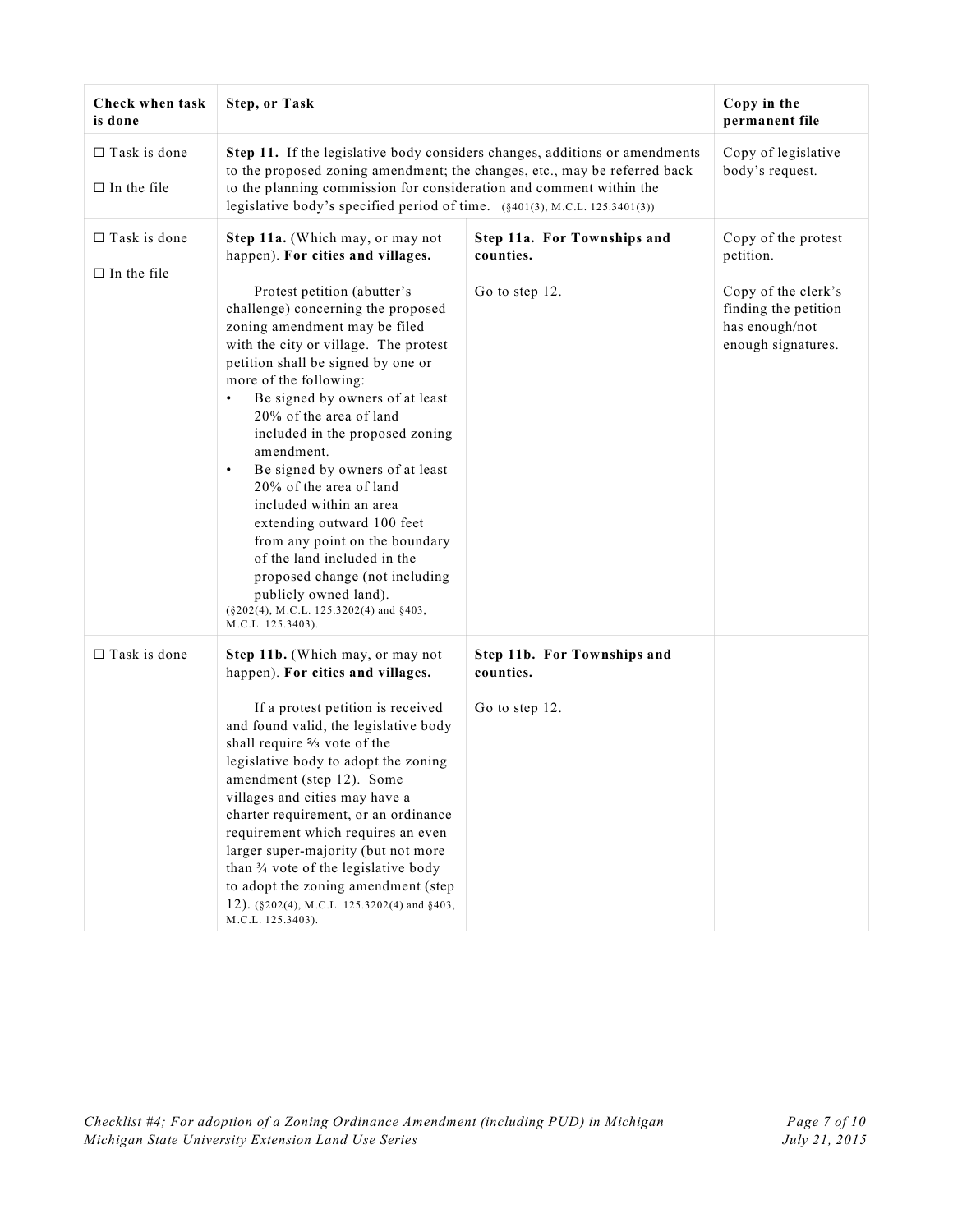| Check when task<br>is done                | <b>Step, or Task</b>                                                                                                                                                                                                                                                                                                                                                                                                                                                                                                                                                                                             |                                                                                                                                                                                                                                                                                                                                                                                                                                                                                                                                                                                                                                                                                                                                                                                                                                                                                                                                                                                   | Copy in the<br>permanent file                                                                                                                                                                        |
|-------------------------------------------|------------------------------------------------------------------------------------------------------------------------------------------------------------------------------------------------------------------------------------------------------------------------------------------------------------------------------------------------------------------------------------------------------------------------------------------------------------------------------------------------------------------------------------------------------------------------------------------------------------------|-----------------------------------------------------------------------------------------------------------------------------------------------------------------------------------------------------------------------------------------------------------------------------------------------------------------------------------------------------------------------------------------------------------------------------------------------------------------------------------------------------------------------------------------------------------------------------------------------------------------------------------------------------------------------------------------------------------------------------------------------------------------------------------------------------------------------------------------------------------------------------------------------------------------------------------------------------------------------------------|------------------------------------------------------------------------------------------------------------------------------------------------------------------------------------------------------|
| $\Box$ Task is done<br>$\Box$ In the file | Step 12. The legislative body shall vote on the adoption of the proposed<br>zoning amendment, with or without amendments. The vote to adopt is done<br>with a majority vote of the members of the legislative body (unless subject<br>to a protest petition in a village or city, see step 11b) (§401(5), M.C.L.<br>$125.3401(5)$ .                                                                                                                                                                                                                                                                              |                                                                                                                                                                                                                                                                                                                                                                                                                                                                                                                                                                                                                                                                                                                                                                                                                                                                                                                                                                                   | Copy of minutes<br>(including motion<br>and vote) to adopt the<br>zoning ordinance.<br>Most recent copy of<br>the appeals board<br>appointments.                                                     |
|                                           | Step 12a. For a city or village.<br>The zoning amendment shall take<br>effect (§401(6), M.C.L. 125.3401(6)):<br>seven days after a "notice of adoption"<br>$\bullet$<br>has been published, step 14, or<br>$\bullet$<br>a later date specified by the legislative<br>body.                                                                                                                                                                                                                                                                                                                                       | Step 12a. For a township or<br>county.<br>The zoning amendment shall take<br>effect:<br>seven days after a "notice of adoption"<br>has been published, step $14, (\$401(6),$<br>M.C.L. $125.3401(6)$ , or<br>$\bullet$<br>If a petition was not filed: expiration of<br>the 30 days after a "notice of adoption"<br>was published, step 16. $(\frac{6}{402(3)}(a))$ ,<br>M.C.L. $125.3402(3)(a)$ , or<br>If a petition was filed: when the<br>$\bullet$<br>legislative body's clerk has determined<br>the petition is inadequate (e.g. not<br>enough qualified signatures, drafted<br>improperly) $(\S 402(3)(b), M.C.L.$<br>$125.3402(3)(b)$ , or<br>$\bullet$<br>If an adequate petition was filed: after<br>the results of an election (step 15c) have<br>been certified to have adopted the<br>zoning ordinance/amendment<br>$(\S 402(3)(c), M.C.L. 125.3402(3)(c)),$ or<br>a later date specified by the legislative<br>$\bullet$<br>body ( $§401(6)$ , M.C.L. 125.3401(6)). |                                                                                                                                                                                                      |
| $\Box$ Task is done<br>$\Box$ In the file | Step 13. A copy of the zoning amendment, amendments, supplements, and<br>maps shall be filed with the local unit of government's clerk (§401(7), M.C.L.<br>$125.3401(7)$ ) and if a township, also the county clerk.<br>A copy of the notice of adoption, step 14, shall be mailed to an<br>airport(s) manager (see §306, M.C.L. 125.3306).<br>If the county planning commission had requested to be provided with a<br>copy of the zoning ordinance, then a copy of the zoning amendment shall<br>also be provided to the county planning commission. The copy may be sent<br>electronically (M.C.L. 125.3869). |                                                                                                                                                                                                                                                                                                                                                                                                                                                                                                                                                                                                                                                                                                                                                                                                                                                                                                                                                                                   | Copy of the adopted<br>ordinance<br>Copy of mailing to<br>airport(s) manager.<br>If a township, a copy<br>of filing with the<br>county clerk<br>Copy of mailing to<br>county planning<br>commission. |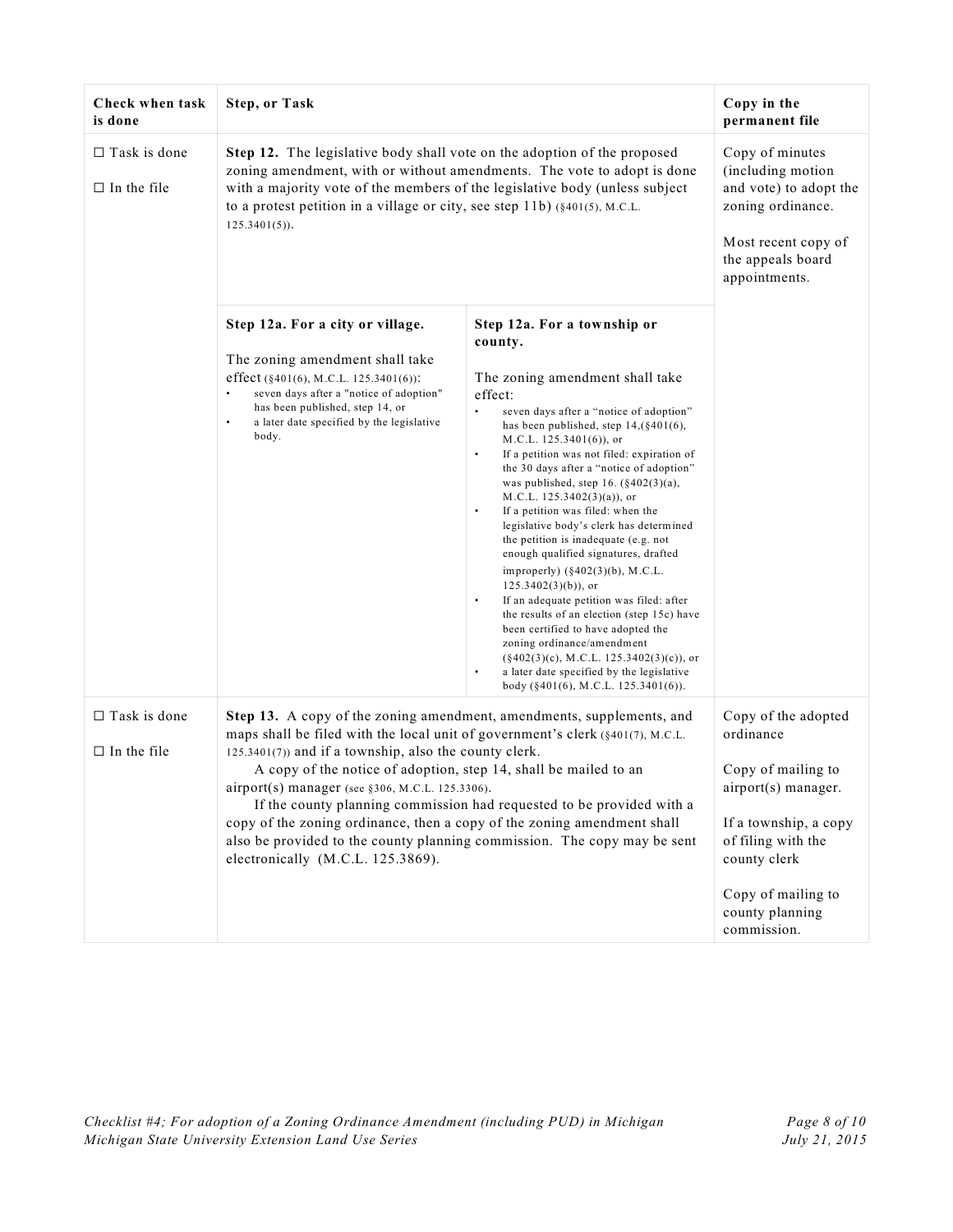| Check when task<br>is done                | <b>Step, or Task</b>                                                                                                                                                                                                                                                                                                                                                                                                                                                                                                                                                                                                                                                                                                                                                |                                                                                                                                                                                                                                                                                                                                                                                                                                                                                                                                                                                                                                                                                                                                                                                   | Copy in the<br>permanent file                                                                                                               |
|-------------------------------------------|---------------------------------------------------------------------------------------------------------------------------------------------------------------------------------------------------------------------------------------------------------------------------------------------------------------------------------------------------------------------------------------------------------------------------------------------------------------------------------------------------------------------------------------------------------------------------------------------------------------------------------------------------------------------------------------------------------------------------------------------------------------------|-----------------------------------------------------------------------------------------------------------------------------------------------------------------------------------------------------------------------------------------------------------------------------------------------------------------------------------------------------------------------------------------------------------------------------------------------------------------------------------------------------------------------------------------------------------------------------------------------------------------------------------------------------------------------------------------------------------------------------------------------------------------------------------|---------------------------------------------------------------------------------------------------------------------------------------------|
| $\Box$ Task is done<br>$\Box$ In the file | Step 14. One notice of "ordinance adoption", within 15 days of adoption<br>(step 12), shall be published in a local newspaper $(§401(7), M.C.L. 125.3401(7)).$<br>(Note: "General circulation" means a newspaper which has a paid subscription, and does not<br>mean a free-distribution advertiser or similar type publication.)<br>The notice shall include $(§401(9), M.C.L. 125.3401(9))$ :<br>Either:<br>$\bullet$<br>$\bullet$<br>a summary of the regulatory effect of the amendment, including the geographic area<br>affected, or<br>the text of the amendment.<br>The effective date of the ordinance or amendment.<br>$\bullet$<br>$\bullet$<br>The place where and the time when a copy of the ordinance or amendment may be<br>purchased or inspected. |                                                                                                                                                                                                                                                                                                                                                                                                                                                                                                                                                                                                                                                                                                                                                                                   | Copy of the "notice"<br>of ordinance<br>adoption" and<br>affidavit of<br>publication.<br>Statement of<br>effective date of the<br>ordinance |
| $\Box$ Task is done<br>$\Box$ In the file | Step 15. (Optional) A copy of the zoning amendment can be placed on file<br>with the _____. The original ordinance should be updated, by incorporating<br>the amendment into it. A copy of the updated zoning ordinance can be<br>placed on file with ____.                                                                                                                                                                                                                                                                                                                                                                                                                                                                                                         |                                                                                                                                                                                                                                                                                                                                                                                                                                                                                                                                                                                                                                                                                                                                                                                   | The zoning<br>amendment.<br>The updated<br>ordinance.                                                                                       |
| $\Box$ Task is done<br>$\Box$ In the file | Step 15a. For villages and cities.<br>(With no charter referendum options)<br>Go to step 16.                                                                                                                                                                                                                                                                                                                                                                                                                                                                                                                                                                                                                                                                        | Step 15a. (Which may, or may not<br>happen). For townships and<br>counties. (And a city or village where a<br>charter provides for referendums, but<br>according to the procedure specified in<br>charter, not the procedure found here.)<br>Within seven days after the<br>"notice of adoption" has been<br>published (step 12a) a registered<br>elector in the zoning jurisdiction<br>may file with the clerk of the<br>legislative body a "notice of intent"<br>to file a petition to bring all, or part<br>of, the zoning amendment to a vote.<br>$(\S 402(1), M.C.L. 125.3402(1))$                                                                                                                                                                                           | Copy of the "notice<br>of intent."                                                                                                          |
| $\Box$ Task is done<br>$\Box$ In the file | Step 15b. For villages and cities.<br>(With no charter referendum options)<br>Go to step 16.                                                                                                                                                                                                                                                                                                                                                                                                                                                                                                                                                                                                                                                                        | Step 15b. (Which may, or may not<br>happen). For townships and<br><b>counties.</b> (And a city or village where a<br>charter provides for referendums, but<br>according to the procedure specified in<br>charter, not the procedure found here.)<br>Within 30 days of the ordinance<br>adoption (step 12a) that elector can<br>file the petition with the clerk of the<br>legislative body to have the zoning<br>amendment adoption (or a specified<br>portion of the zoning amendment)<br>placed on the ballot. The petition<br>needs to be signed by 15 percent of<br>the qualified and registered voters in<br>the zoning jurisdiction of the total<br>vote cast for all candidates for<br>governor at the last preceding<br>general election. (§402(2), M.C.L.<br>125.3402(2) | Copy of petition, or<br>documentation by the<br>clerk saying the<br>petition was not<br>received within the<br>30 day period.               |

*Checklist #4; For adoption of a Zoning Ordinance Amendment (including PUD) in Michigan Page 9 of 10 Michigan State University Extension Land Use* Series